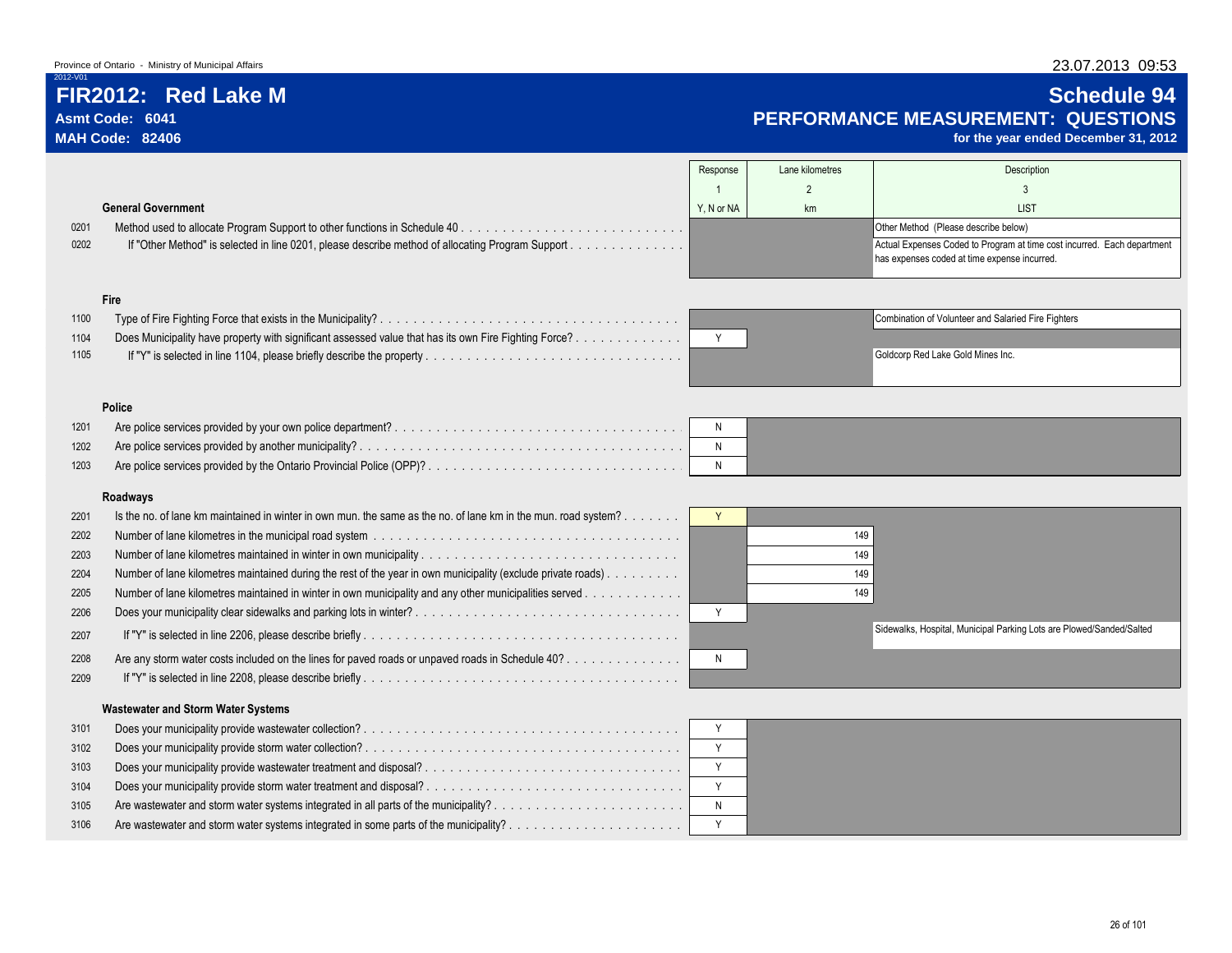### Province of Ontario - Ministry of Municipal Affairs 23.07.2013 09:53

 $2012 - V$ 

# **Water**

| 3300 |                                                                                                               | Metred billing system only |
|------|---------------------------------------------------------------------------------------------------------------|----------------------------|
| 3301 | Is any water treated to standards which are lower than drinking water standards, such as the provision of raw |                            |
| 3302 |                                                                                                               |                            |
|      |                                                                                                               |                            |

**Complete this section only if your municipality reports library measures. (A lower-tier served by the upper-tier library does not report.)**

|      |                                                                                                             | Response   | <b>Library Uses</b> | Description                                     |
|------|-------------------------------------------------------------------------------------------------------------|------------|---------------------|-------------------------------------------------|
|      |                                                                                                             |            |                     |                                                 |
|      | Libraries                                                                                                   | Y. N or NA |                     | <b>LIST</b>                                     |
| 7400 |                                                                                                             |            |                     | Lower-tier or single-tier with a library board. |
| 7401 |                                                                                                             |            |                     |                                                 |
|      |                                                                                                             |            |                     |                                                 |
|      | If the answer to line 7400 was "No library board. Purchases service." do not complete lines 7402 to 7404.   |            |                     |                                                 |
| 7402 | Does your library board or union public library provide service on a contract basis to other municipalities | N          |                     |                                                 |
| 7403 |                                                                                                             |            | 66,990              |                                                 |
| 7404 |                                                                                                             |            | 66,990              |                                                 |

# **FIR2012: Red Lake M Schedule 94 Asmt Code: 6041 PERFORMANCE MEASUREMENT: QUESTIONS**

for the year ended December 31, 2012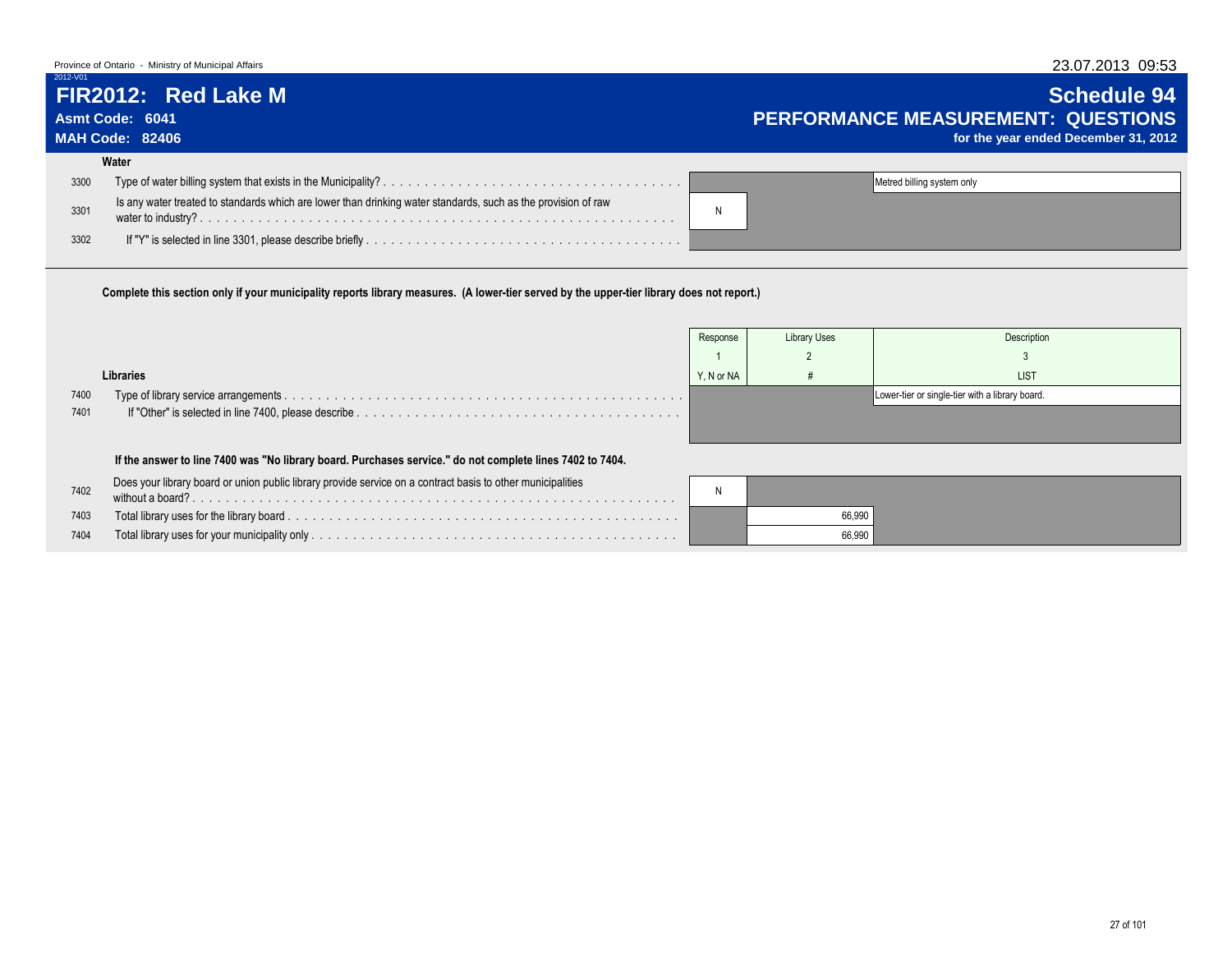| 23.07.2013 09:53<br>Province of Ontario - Ministry of Municipal Affairs<br>2012-V01 |                                                                                                                                                                            |                        |              |                                                                                                              |  |  |  |  |
|-------------------------------------------------------------------------------------|----------------------------------------------------------------------------------------------------------------------------------------------------------------------------|------------------------|--------------|--------------------------------------------------------------------------------------------------------------|--|--|--|--|
| FIR2012: Red Lake M<br>Asmt Code: 6041<br><b>MAH Code: 82406</b>                    |                                                                                                                                                                            |                        |              | Schedule 95<br>PERFORMANCE MEASURES: CROSS BOUNDARY SERVICE DELIVERY<br>for the year ended December 31, 2012 |  |  |  |  |
|                                                                                     | PLEASE REPORT: Municipal service responsibilities, contractual service agreements with other municipalities, and services provided by the Ontario Provincial Police (OPP). |                        |              |                                                                                                              |  |  |  |  |
|                                                                                     |                                                                                                                                                                            |                        | MAH<br>Asmt  |                                                                                                              |  |  |  |  |
| <b>SERVICE AREA</b>                                                                 | Indicate whether your municipality Provides or Receives Service                                                                                                            | Municipality List      | Code<br>Code | Comments                                                                                                     |  |  |  |  |
|                                                                                     | $\overline{2}$<br>LIST                                                                                                                                                     | $\overline{4}$<br>LIST | 5<br>$\,6\,$ | $\overline{7}$                                                                                               |  |  |  |  |
|                                                                                     |                                                                                                                                                                            |                        |              |                                                                                                              |  |  |  |  |
|                                                                                     |                                                                                                                                                                            |                        |              |                                                                                                              |  |  |  |  |
|                                                                                     |                                                                                                                                                                            |                        |              |                                                                                                              |  |  |  |  |
|                                                                                     |                                                                                                                                                                            |                        |              |                                                                                                              |  |  |  |  |
|                                                                                     |                                                                                                                                                                            |                        |              |                                                                                                              |  |  |  |  |
| <b>Protection Services</b>                                                          |                                                                                                                                                                            |                        |              |                                                                                                              |  |  |  |  |
| 1101                                                                                |                                                                                                                                                                            |                        |              |                                                                                                              |  |  |  |  |
|                                                                                     |                                                                                                                                                                            |                        |              |                                                                                                              |  |  |  |  |
|                                                                                     |                                                                                                                                                                            |                        |              |                                                                                                              |  |  |  |  |
|                                                                                     |                                                                                                                                                                            |                        |              |                                                                                                              |  |  |  |  |
|                                                                                     |                                                                                                                                                                            |                        |              |                                                                                                              |  |  |  |  |
| 1202                                                                                |                                                                                                                                                                            |                        |              |                                                                                                              |  |  |  |  |
|                                                                                     |                                                                                                                                                                            |                        |              |                                                                                                              |  |  |  |  |
|                                                                                     |                                                                                                                                                                            |                        |              |                                                                                                              |  |  |  |  |
|                                                                                     |                                                                                                                                                                            |                        |              |                                                                                                              |  |  |  |  |
|                                                                                     |                                                                                                                                                                            |                        |              |                                                                                                              |  |  |  |  |
| 1301                                                                                |                                                                                                                                                                            |                        |              |                                                                                                              |  |  |  |  |
|                                                                                     |                                                                                                                                                                            |                        |              |                                                                                                              |  |  |  |  |
|                                                                                     |                                                                                                                                                                            |                        |              |                                                                                                              |  |  |  |  |
|                                                                                     |                                                                                                                                                                            |                        |              |                                                                                                              |  |  |  |  |
| Roadways                                                                            |                                                                                                                                                                            |                        |              |                                                                                                              |  |  |  |  |
| 2105                                                                                |                                                                                                                                                                            |                        |              |                                                                                                              |  |  |  |  |
|                                                                                     |                                                                                                                                                                            |                        |              |                                                                                                              |  |  |  |  |
|                                                                                     |                                                                                                                                                                            |                        |              |                                                                                                              |  |  |  |  |
|                                                                                     |                                                                                                                                                                            |                        |              |                                                                                                              |  |  |  |  |
|                                                                                     |                                                                                                                                                                            |                        |              |                                                                                                              |  |  |  |  |
| 2106                                                                                |                                                                                                                                                                            |                        |              |                                                                                                              |  |  |  |  |
|                                                                                     |                                                                                                                                                                            |                        |              |                                                                                                              |  |  |  |  |
|                                                                                     |                                                                                                                                                                            |                        |              |                                                                                                              |  |  |  |  |
|                                                                                     |                                                                                                                                                                            |                        |              |                                                                                                              |  |  |  |  |
|                                                                                     |                                                                                                                                                                            |                        |              |                                                                                                              |  |  |  |  |
| 2107                                                                                |                                                                                                                                                                            |                        |              |                                                                                                              |  |  |  |  |
|                                                                                     |                                                                                                                                                                            |                        |              |                                                                                                              |  |  |  |  |
|                                                                                     |                                                                                                                                                                            |                        |              |                                                                                                              |  |  |  |  |
|                                                                                     |                                                                                                                                                                            |                        |              |                                                                                                              |  |  |  |  |
|                                                                                     |                                                                                                                                                                            |                        |              |                                                                                                              |  |  |  |  |
| 2203                                                                                |                                                                                                                                                                            |                        |              |                                                                                                              |  |  |  |  |
|                                                                                     |                                                                                                                                                                            |                        |              |                                                                                                              |  |  |  |  |
|                                                                                     |                                                                                                                                                                            |                        |              |                                                                                                              |  |  |  |  |
|                                                                                     |                                                                                                                                                                            |                        |              |                                                                                                              |  |  |  |  |
| Transit                                                                             |                                                                                                                                                                            |                        |              |                                                                                                              |  |  |  |  |
| 2301                                                                                |                                                                                                                                                                            |                        |              |                                                                                                              |  |  |  |  |
|                                                                                     |                                                                                                                                                                            |                        |              |                                                                                                              |  |  |  |  |
|                                                                                     |                                                                                                                                                                            |                        |              |                                                                                                              |  |  |  |  |
|                                                                                     |                                                                                                                                                                            |                        |              |                                                                                                              |  |  |  |  |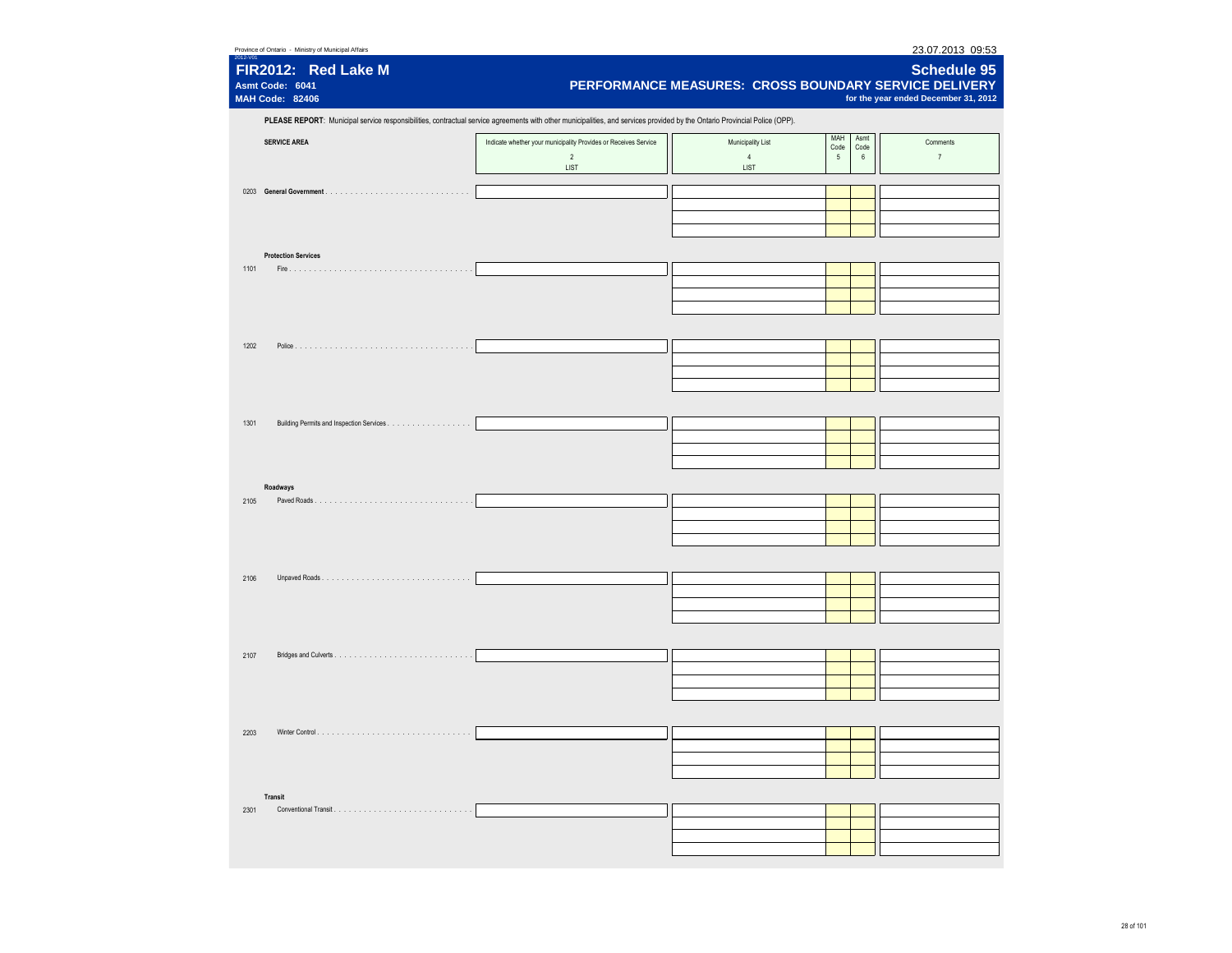|                                           | Province of Ontario - Ministry of Municipal Affairs                             |                                                                                                                                                                            |                                                       |                                       | 23.07.2013 09:53                                           |
|-------------------------------------------|---------------------------------------------------------------------------------|----------------------------------------------------------------------------------------------------------------------------------------------------------------------------|-------------------------------------------------------|---------------------------------------|------------------------------------------------------------|
| Asmt Code: 6041<br><b>MAH Code: 82406</b> | FIR2012: Red Lake M                                                             |                                                                                                                                                                            | PERFORMANCE MEASURES: CROSS BOUNDARY SERVICE DELIVERY |                                       | <b>Schedule 95</b><br>for the year ended December 31, 2012 |
|                                           |                                                                                 | PLEASE REPORT: Municipal service responsibilities, contractual service agreements with other municipalities, and services provided by the Ontario Provincial Police (OPP). |                                                       |                                       |                                                            |
| <b>SERVICE AREA</b>                       |                                                                                 | Indicate whether your municipality Provides or Receives Service<br>$\overline{2}$<br>LIST                                                                                  | Municipality List<br>$\overline{4}$<br>LIST           | MAH<br>Asmt<br>Code<br>Code<br>5<br>6 | Comments<br>$\overline{7}$                                 |
|                                           | <b>Wastewater and Storm Water Systems</b>                                       |                                                                                                                                                                            |                                                       |                                       |                                                            |
| 3106                                      | Wastewater Collection/Conveyance.<br>.                                          |                                                                                                                                                                            |                                                       |                                       |                                                            |
| 3104                                      |                                                                                 |                                                                                                                                                                            |                                                       |                                       |                                                            |
|                                           |                                                                                 |                                                                                                                                                                            |                                                       |                                       |                                                            |
| 3105                                      | Wastewater Collection/Conveyance, Treatment and<br>Disposal (Integrated System) |                                                                                                                                                                            |                                                       |                                       |                                                            |
| <b>Storm Water</b>                        |                                                                                 |                                                                                                                                                                            |                                                       |                                       |                                                            |
| 3203                                      |                                                                                 |                                                                                                                                                                            |                                                       |                                       |                                                            |
| 3204                                      |                                                                                 |                                                                                                                                                                            |                                                       |                                       |                                                            |
|                                           |                                                                                 |                                                                                                                                                                            |                                                       |                                       |                                                            |
| Water<br>3303                             |                                                                                 |                                                                                                                                                                            |                                                       |                                       |                                                            |
|                                           |                                                                                 |                                                                                                                                                                            |                                                       |                                       |                                                            |
|                                           |                                                                                 |                                                                                                                                                                            |                                                       |                                       |                                                            |
| 3306                                      | Distribution/Transmission of Drinking Water                                     |                                                                                                                                                                            |                                                       |                                       |                                                            |
| 3305                                      | Treatment and Distribution/Transmission of Drinking                             |                                                                                                                                                                            |                                                       |                                       |                                                            |
|                                           | Water (Integrated System)                                                       |                                                                                                                                                                            |                                                       |                                       |                                                            |
|                                           |                                                                                 |                                                                                                                                                                            |                                                       |                                       |                                                            |